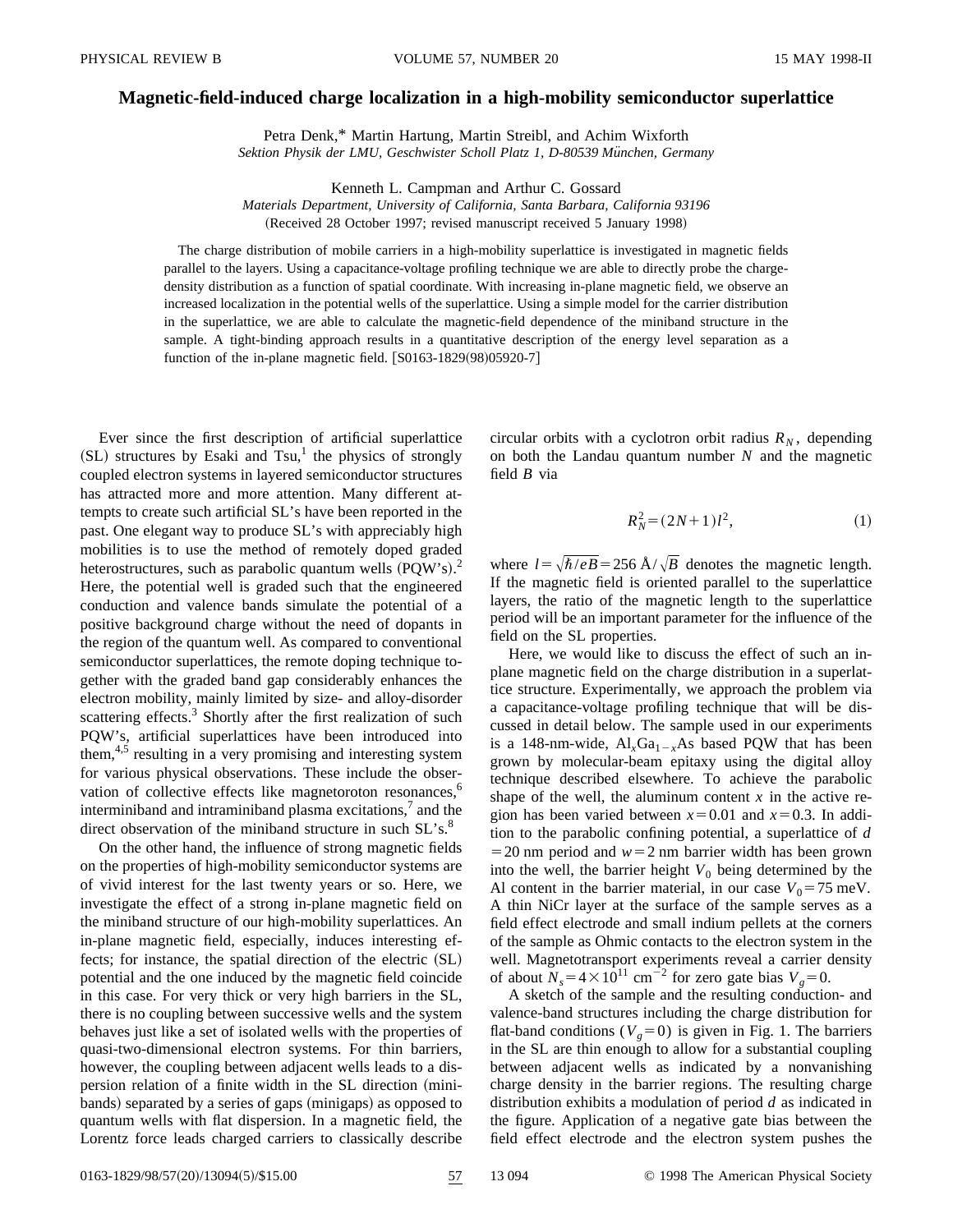

FIG. 1. (a) Sketch of the sample used for the CV profiling measurements described in the text. A gate bias between a field effect electrode (shaded circular structure on top) and the Ohmic contacts to the parabolic quantum well containing the SL (shaded areas parallel to the sample surface) is used to successively deplete one SL period after the other.  $(b,c)$  Schematic not to scale representation of the high-mobility superlattice structure used in our experiments. A wide parabolic quantum well has been modified by the insertion of an additional superlattice structure. The period of the superlattice is  $d=20$  nm, the width of the barriers is  $w=2$  nm. Remote doping of the structure leads to a carrier distribution as sketched in gray scale for flat-band condition (b) and a negative gate bias  $V_g$  (c).

center-of-mass of the charge distribution deeper towards the substrate and simultaneously slowly depletes the quantum well from free carriers. During this process, one SL well after another becomes successively depleted as well.

 $Capacitance-voltage (CV)$  profiling techniques have been shown before to be very valuable for the determination of the distribution of free charge within a given semiconductor system.<sup>9</sup> For the special case of a PQW, also the determination of the subband structure has become possible using a CV technique. $10,11$  Caused by the finite thermodynamic density of states  $D(E)$  of a quasi-two-dimensional electron system a change of the carrier density results in a considerable change in the chemical potential  $\mu$ :

$$
d\mu = edV.\t(2)
$$

In other words, a change of the chemical potential  $\mu$  is connected with a change of the induced charge *Q* by

$$
dQ = AeD(E)d\mu = Ae^2D(E)dV.
$$
 (3)

Here, *A* denotes the area of the capacitor, i.e., the field effect electrode of our sample. As has been shown before, $10$  the capacitance of a PQW as a function of the gate bias  $V_g$  can be basically divided into three contributions: (i) a geometrical capacitance  $C_{\text{geo}}$ , given by the thickness  $z_{\text{geo}}$  of the dielectric between the gate electrode and the electron system in the well,

$$
C_{\rm geo} = \frac{\varepsilon_0 \varepsilon_r A}{z_{\rm geo}}; \tag{4}
$$

(ii) an additional term taking account of the fact that the center of mass of the charge distribution in a PQW (equivalent to the footpoint of the parabolic potential) shifts towards larger depths below the surface if a gate bias is applied,  $10$ 

$$
C(V_g) = \frac{\varepsilon_0 \varepsilon_r A}{z(V_g)};
$$
 (5)

(iii) a quantum mechanical contribution that originates from the above-mentioned dependence of the chemical potential  $\mu$ on the density of states,

$$
C_{\mu} = \frac{dQ}{dV} = Ae^2 D(E). \tag{6}
$$

Hence, the total capacitance of a PQW can be written as a series of these three contributions  $(4)$ – $(6)$ :

$$
\frac{1}{C_{\text{tot}}} = \frac{1}{C_{\text{geo}}} + \frac{1}{C(V_g)} + \frac{1}{C_\mu}.
$$
 (7)

Term (6) has been used to evaluate the subband structure of a wide electron system in a PQW in the past. It has been shown that this contribution is very small as compared to those resulting from an inhomogeneous distribution of the charge in the well. $^{11}$ 

Combining Eqs.  $(4)$ – $(7)$  yields an analytic expression for the gate bias dependence of the coordinate-  $z(V_g)$  in Eq. (5):

$$
z(V_g) = \left(\frac{1}{C_{\text{tot}}/A} - \frac{\pi \hbar^2}{e^2 m^*}\right) \varepsilon_0 \varepsilon_r - z_{\text{geo}}.
$$
 (8)

To extract the apparent distribution of the charge as a function of the *z* coordinate, we use the well-known formula for CV profiling:<sup>9</sup>

$$
n(z) = \frac{2}{e \varepsilon_0 \varepsilon_r} \left[ \frac{d}{dV} \left( \frac{1}{C^2} \right) \right]^{-1}.
$$
 (9)

Using  $z(V_g)$  from Eq. (8), we now can easily convert a  $C(V_g)$  measurement into an apparent  $n(z)$  measurement, following our original aim. The true charge-density profile can then be evaluated from Eqs.  $(8)$  and  $(9)$  using a somewhat cumbersome procedure as described in Ref. 9. Here, however, we restrict ourselves to the determination of the apparent density profile  $n(z)$ , as it describes the reality well enough to elucidate the effect of the charge localization caused by the in-plane magnetic field.

A typical CV trace for the sample described here is shown in Fig. 2. The capacitance signal has been monitored using a standard lock-in technique at a frequency of about 90 Hz and a modulation amplitude of about 10 mV. The measurement has been performed at  $T=4.2$  K with the sample mounted in the center of a superconducting solenoid providing in-plane magnetic fields up to  $B=12$  T. With increasing negative gate bias the electron system in the PQW becomes slowly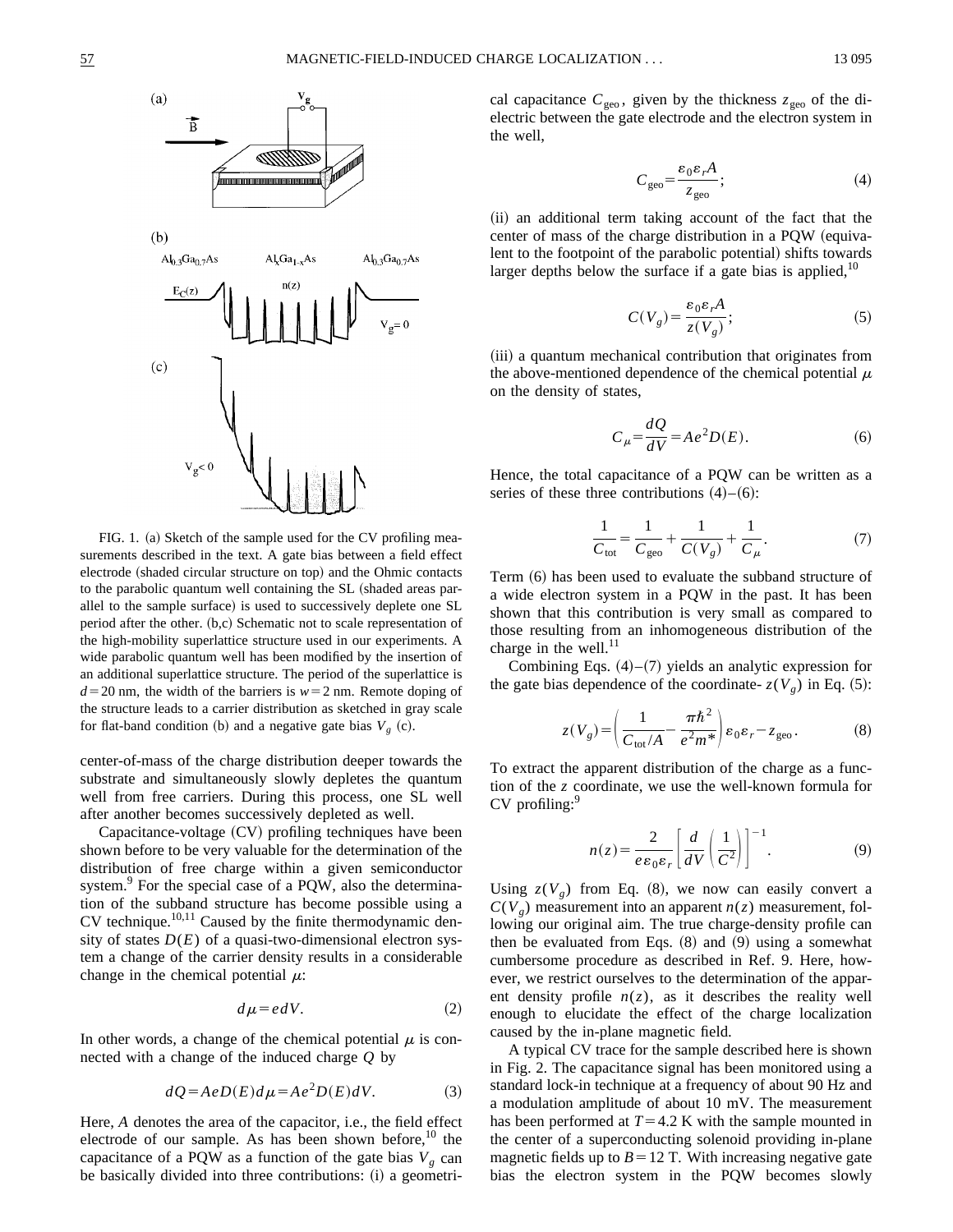

FIG. 2. Capacitance-voltage measurement for the high-mobility superlattice sample. As a function of increasing negative gate bias the quantum well containing the superlattice becomes depleted. This depletion is indicated by a slow overall decrease of the capacitance. At specific gate voltages, small steps in the CV trace (marked by arrows) indicate the subsequent depletion of individual potential wells of the superlattice. The inset shows how these steps evolve with increasing in-plane magnetic field.

depleted.<sup>10</sup> The shift of the center of the electronic wave functions towards larger depths below the surface is indicated by a small overall decrease of the CV signal until at about  $V<sub>g</sub> = -1.7$  V the complete depletion of the well sets in. Small steplike features (marked by arrows) on top of the CV signal indicate the subsequent depletion of adjacent wells in the superlattice. These steps evolve more clearly as the inplane magnetic field is increased. The inset of the figure shows a comparison between a part of the CV trace at *B*  $=0$  T and the one taken at *B* = 10 T. Clearly, an increase in step height and in sharpness of the transition region between two steps is observed.

The result of the conversion of the CV traces into an apparent  $n(z)$  dependence according to Eqs.  $(8,9)$  is shown in Fig. 3. Here, we plot the extracted charge density distribution  $n(z)$  as a function of the real space coordinate z below the surface. The gray shaded boxes indicate the positions of the tunnel barriers in the superlattice, as taken from the growth protocol. As can be seen from the figure, four of the SL wells are occupied. With increase of the in-plane magnetic field *B* a pronounced localization of the charge in the wells between the barriers of the SL is observed. This is indicated by a decrease of the carrier density in the regions of the barriers, thus strongly reducing the coupling between the wells. At the same time, the charge density in the wells becomes larger as compared to the  $B=0$  case. This result is easily understood in terms of charge conservation.

To explain our experimental findings, we proceed using a simple harmonic approximation that allows for an analytic treatment of the effect of an in-plane magnetic field. The wave functions  $\psi_i(z)$  in each individual well of the superlattice are approximated by harmonic oscillator wave functions, and the square wells in the superlattice are modeled by parabolic potential wells. This approximation will certainly not give the exact energy levels and the real density distribution but to first order it is very well suited to visualize the underlying physics. The charge distribution  $n(z)$  that reflects the square of the total wave function  $\langle \Psi | \Psi \rangle$  in the superlattice



FIG. 3. Charge-density distribution  $n(z)$  as extracted from the CV measurements at different in-plane magnetic fields. The gray shaded bars indicate the positions of the SL barriers as known from the growth. Four wells of the superlattice are occupied in our sample. With increasing in-plane field the charges become more and more localized in the potential wells, turning the strongly coupled superlattice band structure into that of a weakly coupled multiquantum well.

structure in this approximation is described by a sum of harmonic oscillator wave functions  $\Psi_i(z)$ , each of which being centered in one of the *n* occupied SL wells:

$$
\Psi(z) = \sum_{i=-n/2}^{n/2} c_i \psi_i(z+id), \quad \psi_i(z) = \sqrt{\frac{\alpha}{\pi}} \exp\left(-\frac{\alpha z^2}{2}\right),\tag{10}
$$

where  $\alpha = m\omega_0 / \hbar = 1.5 \times 10^{-4}$  Å<sup>-2</sup> and the weighting factors  $c_i$  have been adjusted to properly describe the experimentally observed charge distribution  $n(z)$  for  $B=0$  as shown in Fig. 3.

Using this ansatz, it is quite straightforward to include the effect of an in-plane magnetic field: An in-plane magnetic field adds a magnetic-field-induced potential of the form  $V_B(z) = (m/2)\omega_C^2 z^2$  to the electrostatic (harmonic) potential  $V_E(z) = (m/2)\omega_0^2 z^2$ . Here,  $\omega_c = eB/m$  is the cyclotron frequency. The frequency  $\omega_0$ —as defined above—is the natural frequency of our harmonic test potential. The total confining potential is hence again parabolic and given by

$$
V_{EB}(z) = \frac{m}{2} \omega_0^2 z^2 + \frac{m}{2} \omega_C^2 z^2
$$
  
=: 
$$
\frac{m}{2} \Omega^2 z^2 \quad \text{with} \quad \Omega^2 = \omega_0^2 + \omega_C^2.
$$
 (11)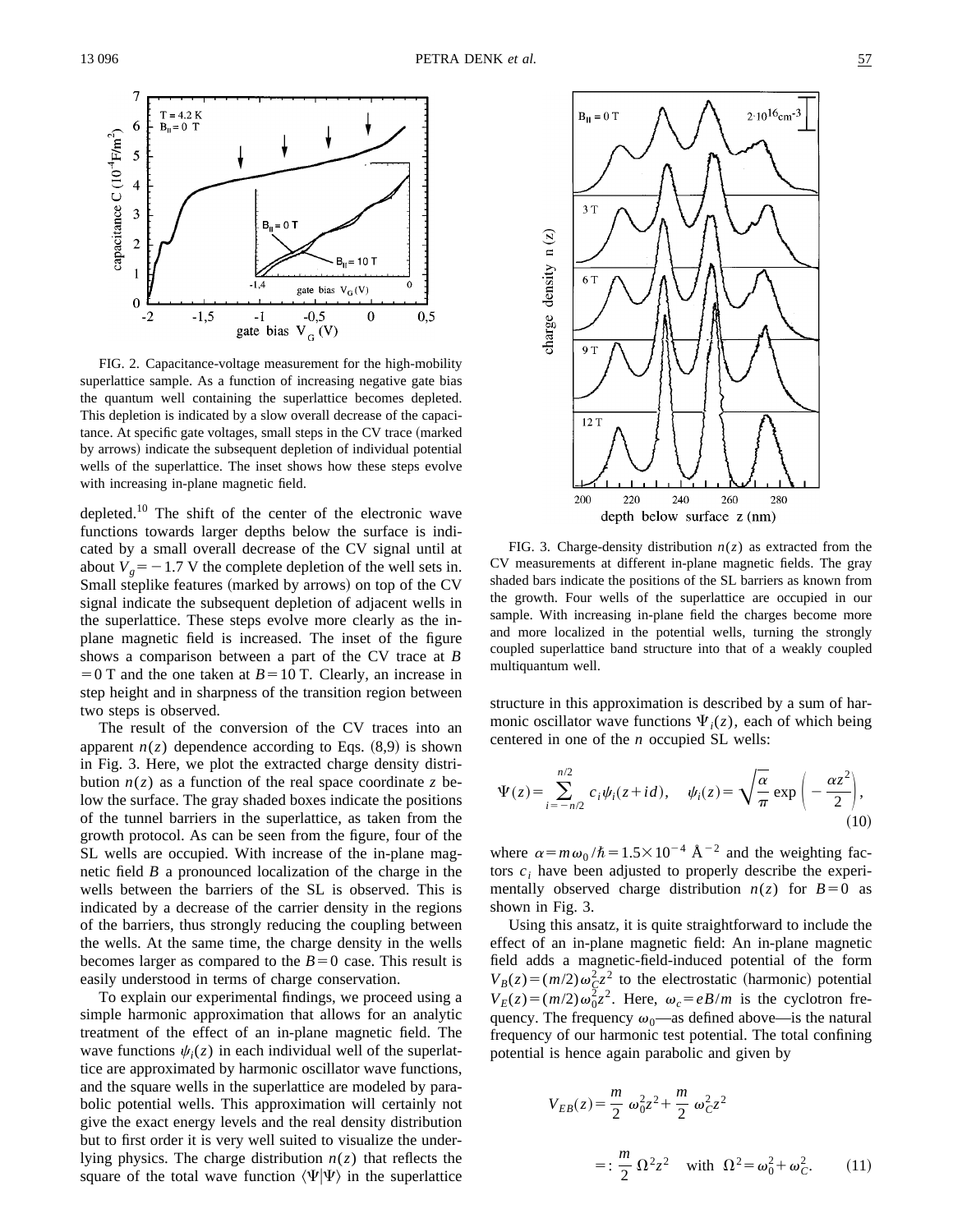

FIG. 4. Calculated charge distribution  $n(z)$  using a simple harmonic approximation as described in the text. The magnetic field *B* is given in units of  $\omega_c/\omega_0$ . As in the experiment, with increasing in-plane magnetic field the charge becomes more and more localized in the individual wells of the superlattice.

This result describes the well-known magnetoelectric hybridization of quantum well subbands in an in-plane magnetic field.<sup>12</sup> To model the effect of the in-plane field on the carrier distribution  $n(z)$ , we calculate  $\Psi(z)$  form Eq. (10) using the hybrid potential of Eq. (11) and the hybrid frequency  $\Omega$  for the local wave functions  $\Psi_i(z)$ .

The result is shown in Fig. 4. Here, we plot the calculated carrier distribution for a set of magnetic fields that is given in units of  $\omega_c/\omega_0$ . For our case,  $\omega_c/\omega_0 = 1$  corresponds to an in-plane magnetic field of about 9 T. Clearly, the pronounced increase of the carrier localization is reproduced in the calculation. It is interesting to note that for such a strongly coupled superlattice as described here, very high in-plane magnetic fields of the order of 20 T are necessary to completely suppress the coupling between adjacent wells. This is consistent with our experimental findings: Even for the highest in-plane fields available to us  $(B=12 \text{ T})$ , there is still a significant coupling observed, as indicated by a nonvanishing carrier density at the locations of the SL barriers (cf. lower panel in Fig. 3).

Using the above approximations for the in-plane field wave functions it is very instructive to calculate the behavior of the electronic level structure under the influence of the parallel magnetic field. At zero magnetic field, the wells in the superlattice are strongly coupled, resulting in a level splitting between the individual wells into ''bonding'' and ''antibonding'' states. For the finite superlattice discussed here, this results in the formation of a miniband with a finite number of discrete levels. As has been pointed out before, the in-plane field suppresses the tunnelling between adjacent wells in a superlattice, which results in a decoupling of the wells. As a measure for the strength of the tunneling-induced coupling we calculate the level separation using a tightbinding approach. Without losing the generality of the problem, we concentrate only on two neighboring wells. The selfenergy matrix element  $V_1$  and the perturbation matrix element  $V_{12}$  between two adjacent wells in the superlattice are given by



FIG. 5. Calculated level splitting  $\Delta$  between the bonding and antibonding states of a coupled double quantum well. A simple tight binding approach together with an harmonic approximation as described in the text has been used. With increasing in-plane magnetic field, the level separation becomes smaller as the tunneling probability between adjacent wells is reduced. At the highest fields, the wells are completely decoupled as indicated by a well-defined ground-state energy  $E_1$ . The effect of the diamagnetic shift of this ground-state energy has been omitted in the calculation for the sake of clarity.

$$
\mathcal{V}_1 = \langle \psi_1 | V_2(z) | \psi_1 \rangle = \langle \psi_2 | V_1(z) | \psi_2 \rangle,
$$
  

$$
\mathcal{V}_{12} = \langle \psi_1 | V_2(z) | \psi_2 \rangle = \langle \psi_2 | V_1(z) | \psi_1 \rangle,
$$
 (12)

where  $\psi_1$  and  $\psi_2$  represent the wave functions of an unperturbed single quantum well subjected to the in-plane field, and  $V_1$  and  $V_2$  the potential wells of the unperturbed and uncoupled problem. The energies of the bonding and antibonding levels are then given by

$$
E = E_1 + \mathcal{V}_1 \pm |\mathcal{V}_{12}|,\tag{13}
$$

where  $E_1$  denotes the ground-state energy of the uncoupled wells. Under the influence of an in-plane field this groundstate energy is diamagnetically shifted towards higher energies, again described by the magnetoelectric hybridization mentioned above.<sup>12</sup> For the sake of clarity, however, we omit this shift in our calculations. The energetic splitting  $|V_{12}|$ between both levels—being proportional to the tunneling probability between adjacent wells—strongly decreases with increasing in-plane magnetic field. The result of this calculation is shown in Fig. 5. The magnetic field is again given in units of  $\omega_c/\omega_0$ , and the level splitting in natural units of the barrier height  $V_0$  between the wells. As expected, we observe a strong decrease of the interwell tunneling and hence the coupling between the electron systems in adjacent wells. Our result describes exactly the same situation that one expects if the barrier height or width between two wells would be increased. One can thus state that an in-plane magnetic field effectively increases the width of a tunnel barrier between two quantum wells. This illustrative point of view has been discussed before by calculating the decreasing tunnel